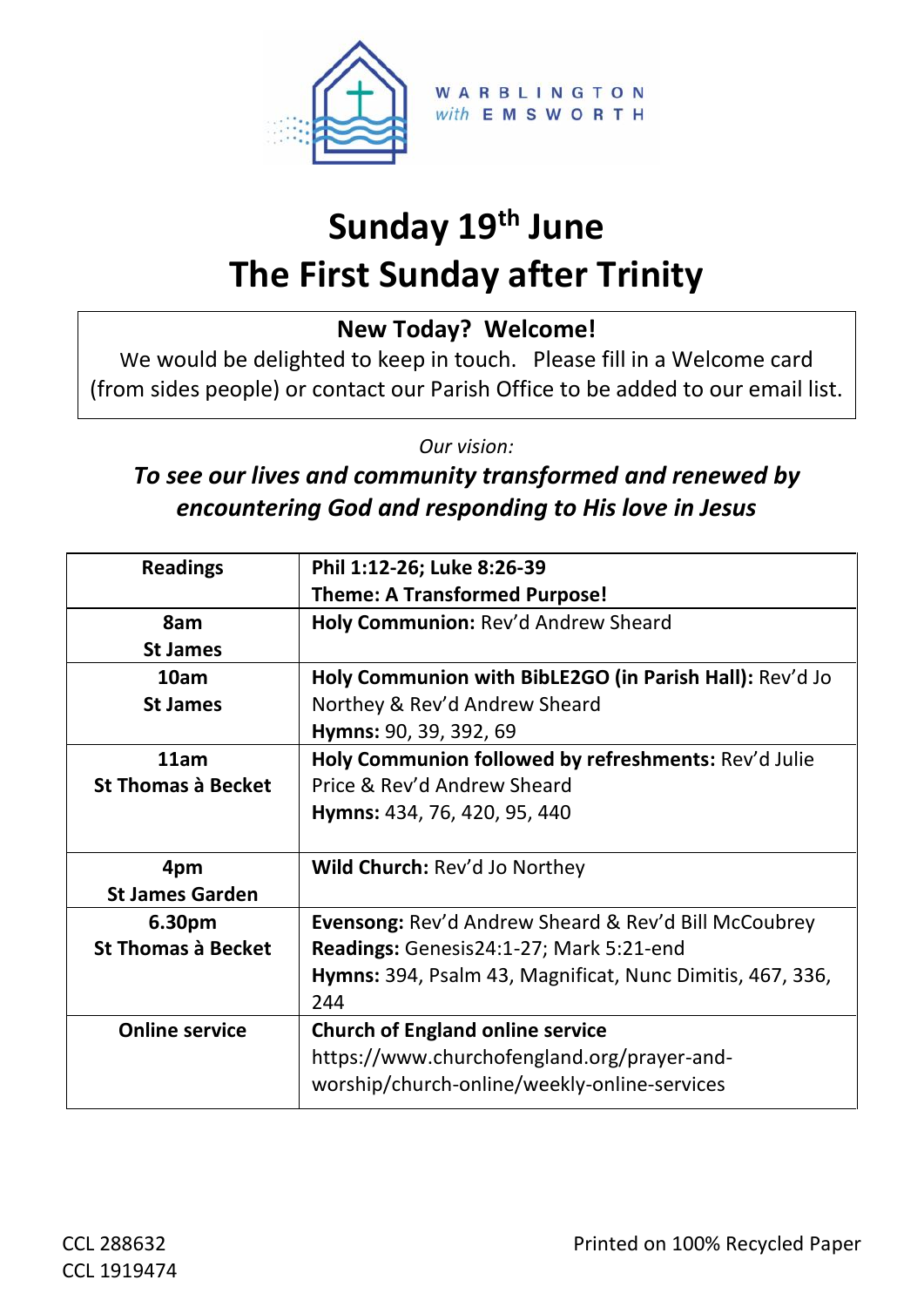### **THIS WEEK**

| Monday to Saturday 9:00-9:30am morning prayers on Zoom |                    |                                                   |  |  |  |
|--------------------------------------------------------|--------------------|---------------------------------------------------|--|--|--|
| Mon $20th$                                             | 1:30 <sub>pm</sub> | Funeral – St Thomas à Becket                      |  |  |  |
|                                                        | 7pm                | Finance Sub Committee meeting – Parish Office     |  |  |  |
| Tue $21^{st}$                                          | 10am               | Biscuits, Babies and Banter – Parish Office       |  |  |  |
| Wed 22 <sup>nd</sup>                                   | 10am               | Holy Communion - St James                         |  |  |  |
|                                                        | 10:45am            | Funeral – St Thomas à Becket                      |  |  |  |
|                                                        | 3pm                | Encanto Family Group - Parish Hall                |  |  |  |
| Thurs 23rd                                             | 2pm                | Mothers Union - Parish Hall                       |  |  |  |
|                                                        | 3:20 <sub>pm</sub> | Tea in the Park - Horndean Road Recreation Ground |  |  |  |
| Sat 25 <sup>th</sup>                                   | 10:30am            | Mindfulness Session – St Thomas à Becket          |  |  |  |

## **Sunday 26th June The Second Sunday after Trinity**

| <b>Readings</b>                   | Phil 2:1-11; Luke 9:46-50<br><b>Theme: Transformed Attitudes</b>                                                                       |  |  |  |
|-----------------------------------|----------------------------------------------------------------------------------------------------------------------------------------|--|--|--|
| 8am<br><b>St James</b>            | Holy Communion: Rev'd Julie Price & James Mant                                                                                         |  |  |  |
| 10am<br><b>St James</b>           | Holy Communion with children's groups (in Community<br>Centre): Rev'd Julie Price & Open Doors                                         |  |  |  |
| 10am<br><b>Parish Hall</b>        | Breakfast Church with children's groups (in Community<br><b>Centre:</b> Rev'd Jo Northey                                               |  |  |  |
| 11am<br><b>St Thomas à Becket</b> | Matins: Rev'd Andrew Sheard & Open Doors                                                                                               |  |  |  |
| 6:30pm<br><b>Parish Hall</b>      | Seek the Lord: Rev'd Andrew Sheard                                                                                                     |  |  |  |
| <b>Online service</b>             | <b>Church of England online service</b><br>https://www.churchofengland.org/prayer-and-<br>worship/church-online/weekly-online-services |  |  |  |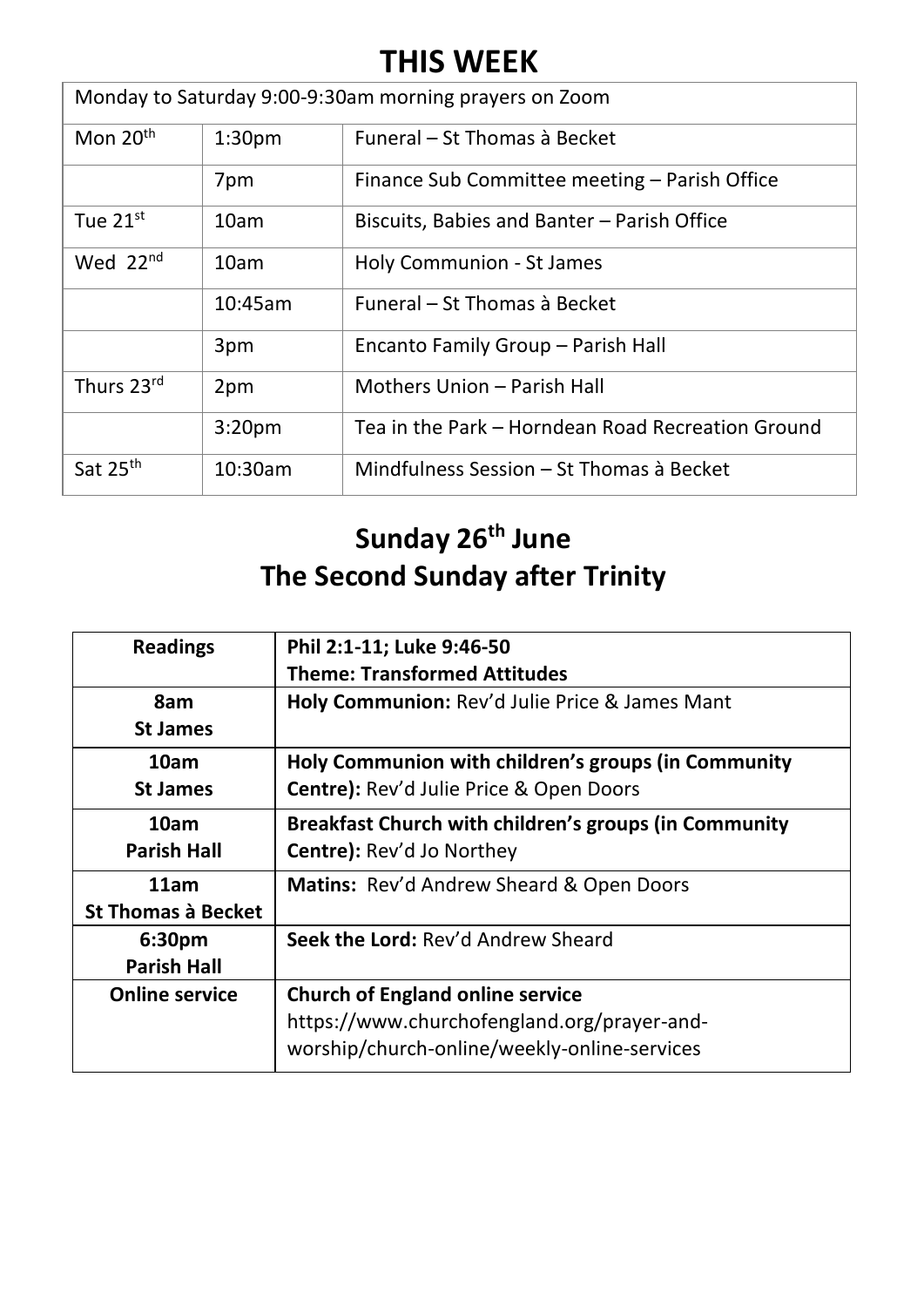# **PARISH NEWS**

| 1.  | Food bank for local people: The needs of our local people and families continue to                            |
|-----|---------------------------------------------------------------------------------------------------------------|
|     | grow with food prices and utilities increasing beyond the means of those already on                           |
|     | the breadline. Please don't forget our collection of food at the back of the church                           |
|     | which is so appreciated. There will be a more detailed update in "Running Free". Please                       |
|     | remember the 65 families who benefit regularly.                                                               |
| 2.  | Paid Verger Positions: St Thomas à Becket and St James, are looking for a paid verger                         |
|     | for each church. If this appeals to you, or you know of anyone who might be                                   |
|     | interested, full details are available from the Parish Office -                                               |
|     | parishofficewwe@gmail.com or phone 07579 798010. Our Wardens will also be very                                |
|     | happy to answer any questions. Closing date for applications is Friday 24th June 2022.                        |
| 3.  | Teas in the Park will be running for children and their parents/carers at a 'pop up' site                     |
|     | near the play park at Hordean Recreation Ground, from 3.20 to 4.15pm on Thursday                              |
|     | June 23 <sup>rd</sup> and 30 <sup>th</sup> . And then the $7th$ July. Do come along on your way home for some |
|     | refreshments and a chat.                                                                                      |
| 4.  | Mindfulness Session: Saturday 25 <sup>th</sup> June at Warblington Church from 10.30-12.30:                   |
|     | Come and spend a couple of hours in the beautiful surroundings of Warblington                                 |
|     | Church to spend time with God, find peace and be present to the moment. All                                   |
|     | welcome, no admission cost, but donations to cover costs welcome. Julie Price                                 |
| 5.  | Open Doors Tea Party Sunday 26th June, 2-5pm: Open Doors Tea Party at 20                                      |
|     | Westbourne Avenue. Please do come and bring your friends to have an enjoyable                                 |
|     | afternoon in a beautiful garden to support Persecuted Christians worldwide. I would be                        |
|     |                                                                                                               |
|     | very grateful if anyone could donate a cake! Thank you. Pat Hales                                             |
| 6.  | Pet Service at Warblington Church on Sunday July 3rd at 3pm: All pets welcome! Julie                          |
|     | Price                                                                                                         |
|     |                                                                                                               |
| 7.  | The Festival of St Thomas à Becket: this will be celebrated in Warblington Church on                          |
|     | Thursday 7 <sup>th</sup> July with a service of Holy Communion at 11 am followed by a Bring and               |
|     | Share Lunch in the chancel at about 12 noon. You are at liberty to attend either or                           |
|     | both events. Those planning to attend the lunch are asked to put names on the list in                         |
|     | the church and indicate which dish you will bring. Any queries to Liv Dykes 01243<br>372231                   |
| 8.  | Sunday 17 <sup>th</sup> July, St James' Day Celebrations and Northey family leaving party: On                 |
|     | this Sunday we plan to have drinks outside from 11am to 12 noon followed by a picnic                          |
|     | in St James' garden from 12 noon onwards for the whole parish. Please book the date                           |
|     | and join us. More details to follow.                                                                          |
| 9.  | Churchyard Teas: Thank you to all those who have kindly volunteered to help with                              |
|     | Churchyard Teas at St Thomas à Becket in July and August. There are still a few slots                         |
|     | to fill. If you feel able to help please contact Barbara Matthews 07902 825932 or                             |
|     | Libby Habershon 07901 596151. Many thanks.                                                                    |
| 10. | Can you make coffee? We need a couple of volunteers to help make refreshments at                              |
|     | Breakfast Church. We have a great team in place, but need a couple more people to                             |
|     | come on board and help out. Please email toni.tredray@btinternet.com or phone                                 |